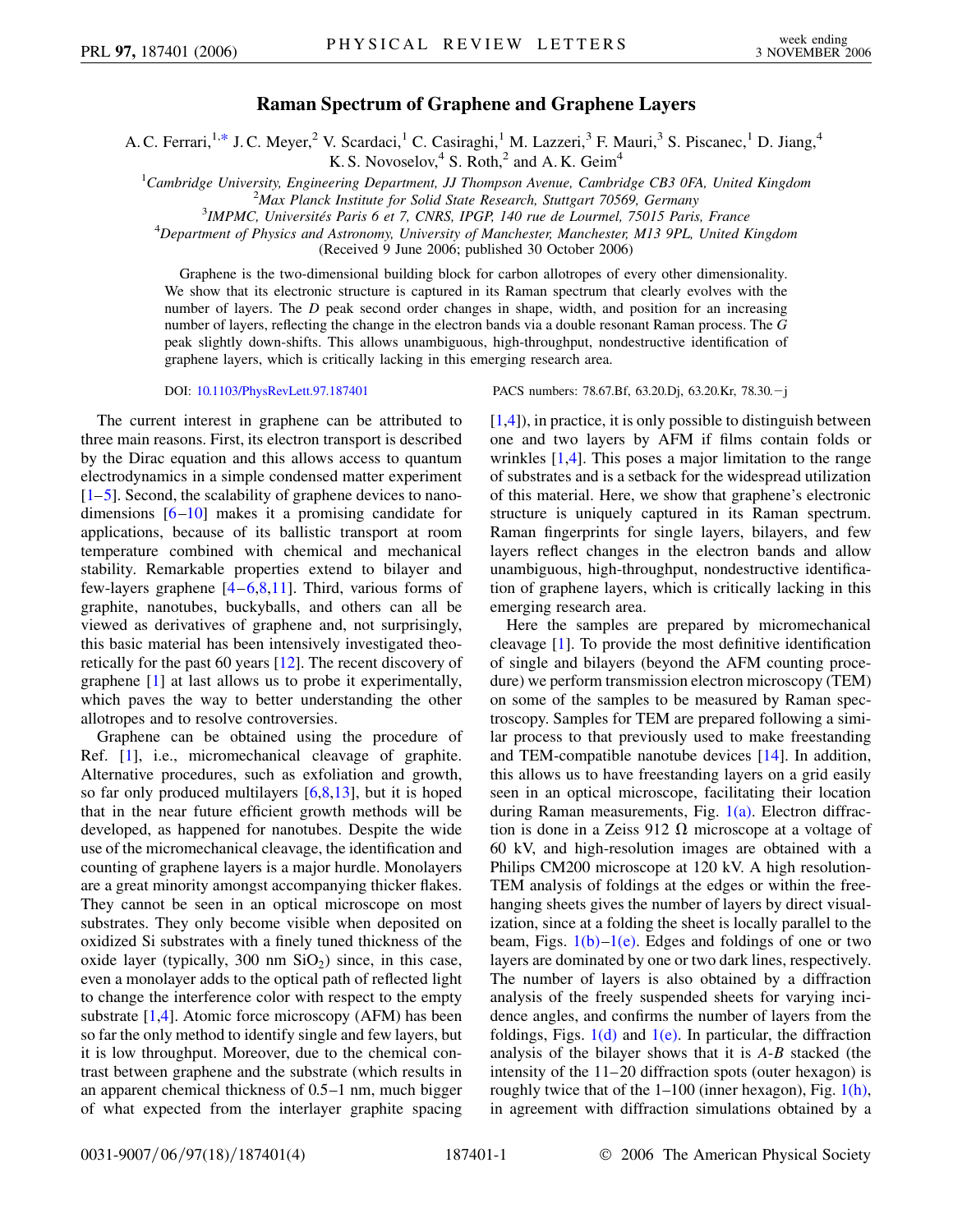

<span id="page-1-0"></span>FIG. 1. (a) TEM of suspended graphene. The grid is also visible in optical microscopy. (b) High-resolution image of a folded edge of a single layer and (c) a wrinkle within the layer. (d) Folded edge of a two layer, and (e) internal foldings of the two layer. The amorphous contrast on the sheets is most likely due to hydrocarbon adsorbates on the samples that were cracked by the electron beam. (f) Electron diffraction pattern for close to normal incidence from single layer and (g) from two layers. Weak diffraction peaks from the supporting metal structure are also present. (h) Intensity profile plot along the line indicated by the arrows in  $(f)$ , $(g)$ . The relative intensities of the spots in the two layer are consistent only with *A*-*B* (and not *A*-*A*) stacking. Scale bars: (a) 500 nm; (b–e) 2 nm.

Fourier transform of projected atomic potentials. This confirms our multilayer graphene has the same stacking as graphite.

Raman spectra are measured on single, bi, and multilayers on  $Si + SiO<sub>2</sub>$ . Some are then processed into freehanging sheets, as described above, and measured again after TEM. The measurements are performed at room temperature with a Renishaw spectrometer at 514 and 633 nm, with notch filters cutting at  $\sim$ 100 cm<sup>-1</sup>. A  $100 \times$  objective is used. Extreme care is taken to avoid sample damage or laser induced heating. Measurements are performed from  $\sim$  4 to  $\sim$  0.04 mW incident power. No significant spectral change is observed in this range. The Raman spectra of suspended and on-substrate graphene are similar, the main difference being a small *D* peak in the TEM samples. We also measure the reference bulk graphite used to produce the layers.

Figure  $2(a)$  compares the 514 nm Raman spectra of graphene and bulk graphite. The two most intense features are the *G* peak at  $\sim$  1580 cm<sup>-1</sup> and a band at  $\sim$  2700 cm<sup>-1</sup>, historically named  $G'$ , since it is the second most prominent peak always observed in graphite samples [[15](#page-3-11)]. The *G* peak is due to the doubly degenerate zone center  $E_{2g}$  mode [\[16\]](#page-3-12). On the contrary, the  $G<sup>1</sup>$  band has nothing to do with the *G* peak, but is the second order of zone-boundary phonons. Since zone-boundary phonons do not satisfy the Raman fundamental selection rule, they are not seen in first order Raman spectra of defect-free graphite [[17](#page-3-13)]. Such phonons give rise to a peak at  $\sim$ 1350 cm<sup>-1</sup> in defected graphite, called *D* peak [[16](#page-3-12)]. Thus, for clarity, we refer to

<span id="page-1-2"></span>

<span id="page-1-1"></span>FIG. 2 (color online). (a) Comparison of Raman spectra at 514 nm for bulk graphite and graphene. They are scaled to have similar height of the 2D peak at  $\sim$ 2700 cm<sup>-1</sup>. (b) Evolution of the spectra at 514 nm with the number of layers. (c) Evolution of the Raman spectra at 633 nm with the number of layers. (d) Comparison of the *D* band at 514 nm at the edge of bulk graphite and single layer graphene. The fit of the  $D_1$  and  $D_2$ components of the *D* band of bulk graphite is shown. (e) The four components of the 2*D* band in 2 layer graphene at 514 and 633 nm.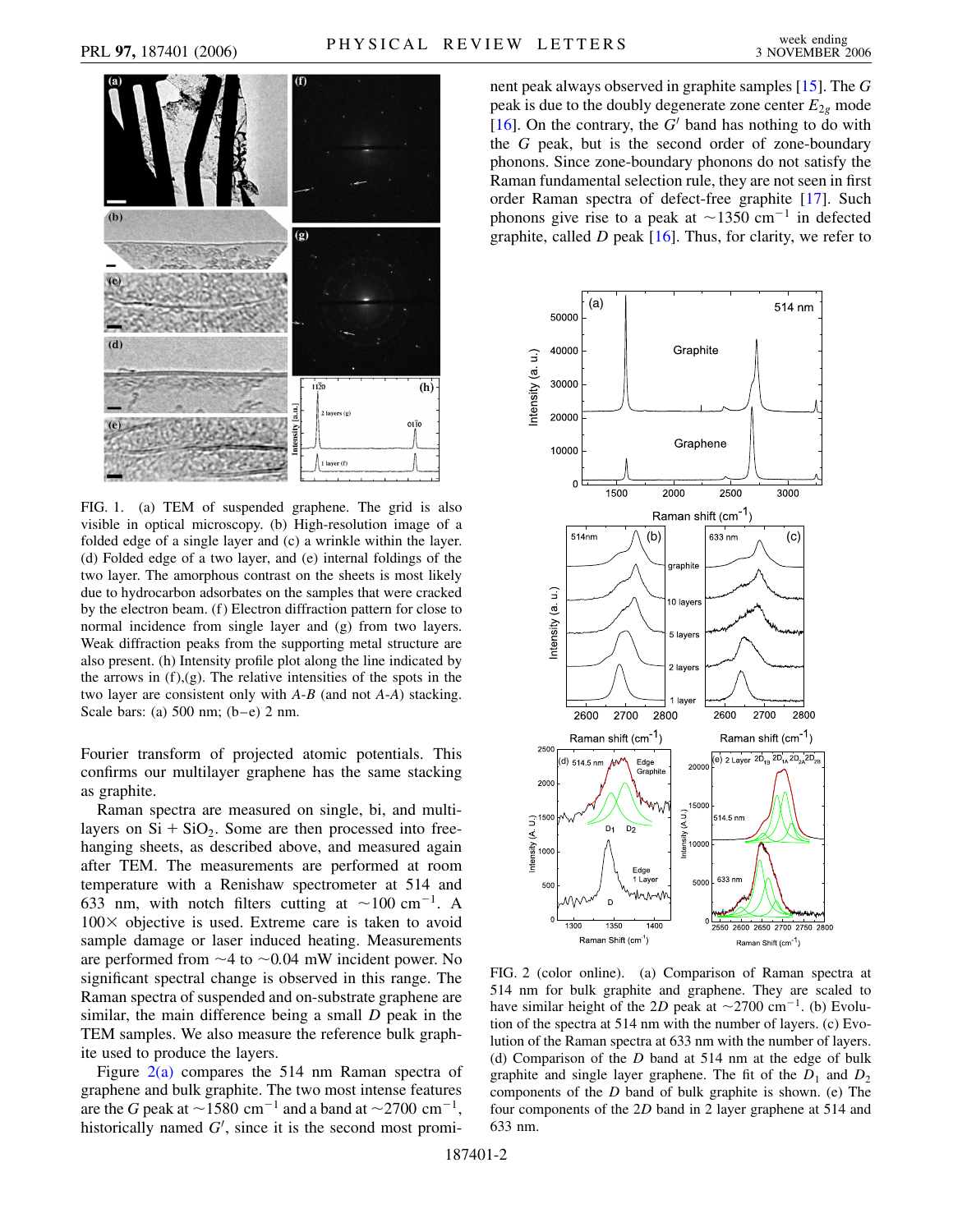the  $G'$  peak as 2*D*. Figure  $2(a)$  shows that no *D* peak is observed in the center of graphene layers. This proves the absence of a significant number of defects. As expected, a *D* peak is only observed at the sample edge, Fig. [2\(d\)](#page-1-1). Figure  $2(a)$  shows a significant change in shape and intensity of the 2*D* peak of graphene compared to bulk graphite. The 2*D* peak in bulk graphite consists of two components  $2D_1$  and  $2D_2$  [\[15](#page-3-11)[,17\]](#page-3-13), roughly 1/4 and 1/2 the height of the *G* peak, respectively. Here we measure a single, sharp 2*D* peak in graphene, roughly 4 times more intense than the *G* peak. Notably, the *G* peak intensity of single layer and bulk graphite is comparable [note that Fig.  $2(a)$  is rescaled to show a similar 2*D* intensity] and the *G* position is  $3-5$  cm<sup>-1</sup> higher than bulk graphite. This upshift is partially due to chemical doping. The change in shape of the 2*D* band is nicely confirmed in Fig.  $2(d)$ , which compares the *D* peak of the graphite edge with that of the graphene edge. The graphene *D* peak is a single sharp peak, while in graphite is a band consisting of two peaks  $D_1$  and  $D_2$  [[15\]](#page-3-11). Figures [2\(b\)](#page-1-1) and [2\(c\)](#page-1-1) plot the evolution of the 2*D* band as a function of layers for 514.5 and 633 nm excitations. These immediately indicate that a bilayer has a much broader and up-shifted 2*D* band with respect to graphene. This band is also quite different from bulk graphite. It has 4 components,  $2D_{1B}$ ,  $2D_{1A}$ ,  $2D_{2A}$ ,  $2D_{2B}$ ; two of which,  $2D_{1A}$  and  $2D_{2A}$ , have higher relative intensities than the other two, as indicated in Fig.  $2(e)$ . Figure  $2(b)$  and  $2(c)$  show that a further increase in layers leads to a significant decrease of the relative intensity of the lower frequency  $2D_1$  peaks. For more than 5 layers the Raman spectrum becomes hardly distinguishable from that of bulk graphite. Thus Raman spectroscopy can clearly distinguish a single layer, from a bilayer from few (less than 5) layers. This also explains why previous experiments on nanographites, but not single or bilayer graphene, did not identify these features [\[18,](#page-3-14)[19\]](#page-3-15). In particular, it was noted from early studies that turbostratic graphite (i.e., without *AB* stacking) has a single 2*D* peak [\[20\]](#page-3-16). However, its full width at half maximum (FWHM) is 50 cm<sup>-1</sup> almost double that of the 2*D* peak of graphene and up-shifted of 20  $\text{cm}^{-1}$ . Turbostratic graphite also often has a first order *D* peak [\[20](#page-3-16)]. Single wall carbon nanotubes (SWNTs) show a sharp 2*D* peak similar to that measured here for graphene [\[21\]](#page-3-17). The close similarity (in position and FWHM) of our measured graphene 2*D* peak and the 2*D* peak in SWNTs of 1–2 nm diam [\[22\]](#page-3-18) implies that curvature effects are small for the 2*D* peak for SWNTs in this diameter range, the most commonly found in experiments. This questions the assumption that the 2*D* peak in SWNT should scale to the up-shifted average 2*D* peak position in bulk graphite for large diameters [\[22\]](#page-3-18). Thus the scaling law relating diameter and 2*D* peak position, often used to derive the inner diameter in double wall tubes [\[22](#page-3-18)[,23\]](#page-3-19), needs to be revisited. Despite the similarities, there are major differences between graphene and SWNT Raman spectra, which allow us to easily distinguish them. Indeed, confinement and curvature split the two degenerate modes of the *G* peak in SWNTs [\[21\]](#page-3-17), resulting in  $G^+$  and  $G^-$  peaks.

We now explain why graphene has a single 2*D* peak, and why this splits in four components in bilayer graphene. Several authors previously attempted to explain the double structure of the 2*D* peak in graphite  $[15,17-20,24]$  $[15,17-20,24]$  $[15,17-20,24]$  $[15,17-20,24]$  $[15,17-20,24]$  $[15,17-20,24]$  $[15,17-20,24]$  $[15,17-20,24]$  $[15,17-20,24]$ , however they always neglected the evolution of the electronic bands with the number of layers, which is, on the contrary, the key fact. The 2*D* peak in graphene is due to two phonons with opposite momentum in the highest optical branch near the **K** ( $A'_1$  symmetry at **K**) [\[16,](#page-3-12)[25,](#page-3-21)[26](#page-3-22)]. Figure [2](#page-1-2) shows that this peak changes in position with varying excitation energy. This is due to a double resonance (DR) process, which links the phonon wave vectors to the electronic band structure [\[27\]](#page-3-23).

Within DR, Raman scattering is a fourth order process involving four virtual transitions: (i) a laser induced excitation of an electron-hole pair  $[a \rightarrow b$  vertical transition in Fig.  $3(a)$ ]; (ii) electron-phonon scattering with an exchanged momentum **q** close to **K** ( $b \rightarrow c$ ); (iii) electronphonon scattering with an exchanged momentum  $-q$  ( $c \rightarrow$ *b*); (iv) electron-hole recombination ( $b \rightarrow a$ ). The DR condition is reached when the energy is conserved in these transitions. The resulting 2*D* Raman frequency is twice the frequency of the scattering phonon, with **q** determined by the DR condition. For simplicity, Figs.  $3(a)$  and  $3(b)$  neglect the phonon energy and do not show the equivalent processes for hole-phonon scattering. In addition, we only consider the dispersions along  $\mathbf{\Gamma} - \mathbf{K} - \mathbf{M} - \mathbf{K}^{\prime} - \mathbf{\Gamma}$ . The transitions within this line correspond to the peaks in the phonon distribution fulfilling DR [[19](#page-3-15)], once the trigonal warping is considered [\[28\]](#page-3-24).



<span id="page-2-0"></span>FIG. 3. DR for the 2D peak in (a) single layer and (b) bilayer.